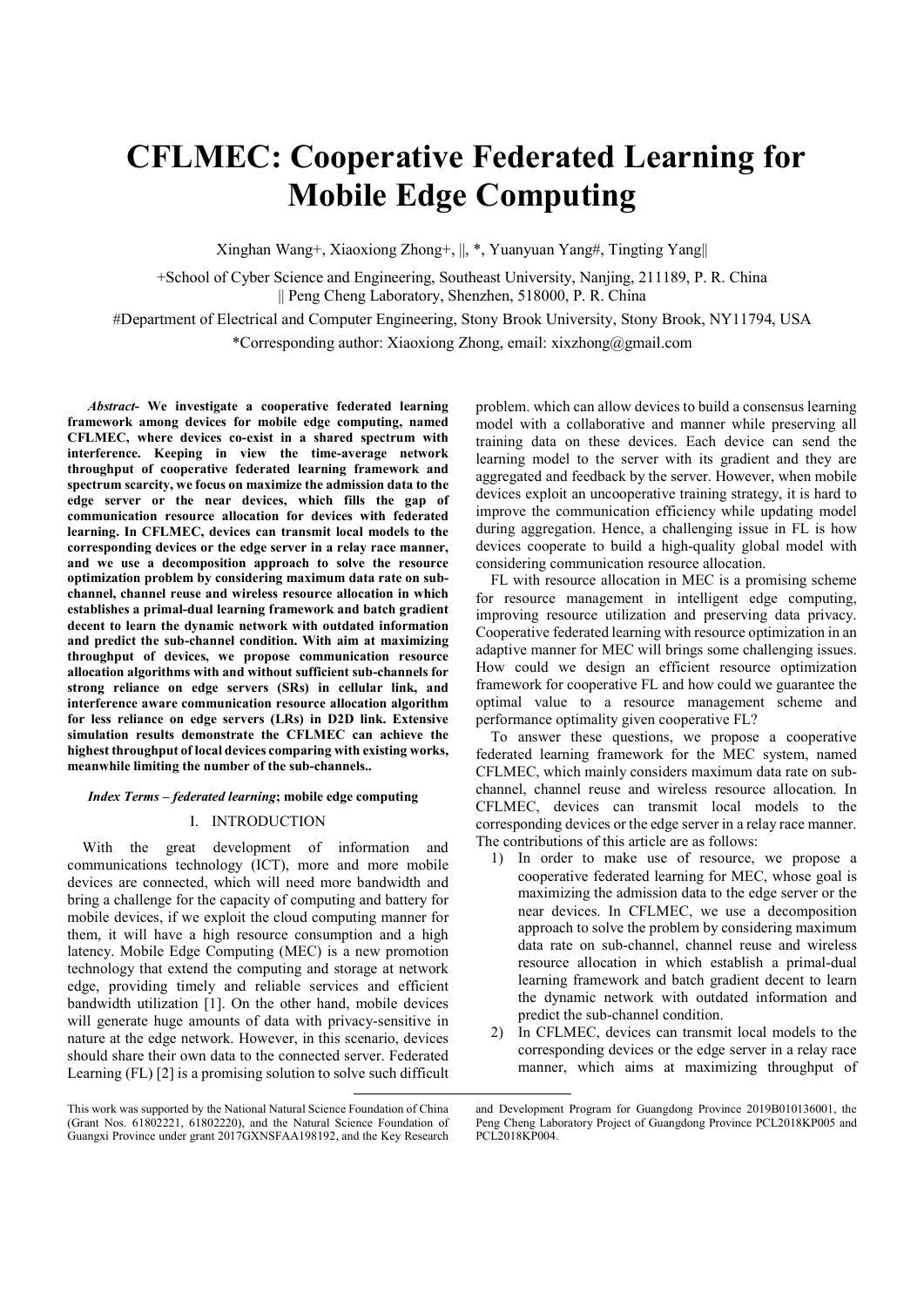devices. To achieve this goal, we propose communication resource allocation algorithms with and without sufficient sub-channels for strong reliance on edge servers (SRs) in cellular link, and interference aware communication resource allocation algorithm less reliance on edge servers (LRs) in D2D link.

- 3) We present a new proactive scheduling policy, which allows an edge server to select the SRs and assigns subchannels based on its sub-channel condition (we can see the details in Algorithm 4), outdated information from SRs (we can see the details in Algorithm 2), instantaneous information from SRs (we can see the details in Algorithm 1). For efficient sub-channels utilization, we assume sub channels reuse such that a sub-channel can be shared by at most two devices simultaneously. We need find a pair (LRS, SRs) for SRs with the same sub-channels and select a trans-mission power for LRs (we can see the details in Algorithm 3).
- 4) We conduct extensive experiments to evaluate the performance of the CFLMEC. With the numerical results, we show that the proposed method can achieve a higher throughput.

The remainder of this paper is organized as follows. Section II gives the related work. The detailed descriptions of CFLMEC will presented in Section III. We give the performance evaluation of the CFLMEC is in Section IV and make a conclusion for the paper in Section V.

## II. RELATED WORK

As a promising machine learning technique, federated learning based wireless network performance optimization has been attracted more attentions recently due to its good trade-off in data privacy risks and communication costs.

Most of existing works about FL in wireless networks mainly focus on resource allocation and scheduling. Dinh et al, [3] proposed the FEDL framework, which can handle heterogeneous mobile device data with only assumption of strongly convex and smooth loss functions. In FEDL, it exploits different models updating methods for local model and global model, which is based on corresponding computation rounds. And they implement FEDL for resource allocation optimization in wireless networks with heterogeneous computing and power resources. Ren et al. [4] mainly focused on federated edge learning with gradient averaging over selecting devices in each communication round, which exploits a novel scheduling policy with considering two types diversities about channels and learning updates. Yang et al., [5] studied three scheduling policies of federated learning (FL) in wireless networks: random scheduling, round robin, and proportional fair, and exploited a general model that accounts for scheduling schemes. Chen et al., [6] studied the joint optimization problem that including device scheduling, learning, and resource allocation: which minimizes the FL loss function with transmission delay constrains. Ding et al. [7] presented a new server's optimal multi-dimensional contract-theoretic approach based incentive mechanism design with considering training cost and communication delay. In the meanwhile, they analyze the

impact of information asymmetry levels on server's optimal strategy and minimum cost. Xia et al. [8] formulated a client scheduling problem as an optimization problem: minimizing the whole training time consumption, which includes transmission time and local computation time in both ideal and non-ideal scenarios. And then they used a multi-armed bandit based scheme to learn to scheduling clients online in FL training without knowing wireless channel state information and dynamics of computing resource usage of clients. Aiming at accelerating the training process in FL, Ren et al. [9] formulate a training acceleration optimization problem as a maximizing the system learning efficiency problem, in the CPU scenario or GPU scenario, which jointly considers batch size selection and communication resource allocation. Pandey et al. [10] proposed a novel incentive based crowd-sourcing framework to enable FL, in which exploited a two-stage Stackelberg game model to maximize the utility of the participating clients and MEC server interacting. Considering probabilistic queuing delays, Samarakoon et al. [11] studied the problem of joint federated learning based power and resource allocation in vehicular networks, minimized power consumption of vehicular users and estimated queue lengths distribution using by Lyapunov optimization in wireless links communication delays. Shi et al. [12] formulated the problem of joint bandwidth allocation and devices scheduling as maximize the convergence rate problem, which is to capture the long-term convergence performance of FL.

 For optimizing FL mechanism in wireless networks, some proposals have been presented. In order to optimize the expected convergence speed, Nguyen et al. [13] proposed a fast convergent federated learning algorithm, which can deal with the heterogeneity of computation and communication of devices by adapting the aggregations based to the device's contributions for updating. Mills et al. [14] presented an adapting FedAvg to exploit a distributed manner of Adam optimization and the novel compression techniques, which can greatly reduce the number of rounds to convergence. Guo et al. [15] proposed a novel analog gradient aggregation in wireless networks, which can improve gradient aggregation quality and accelerate convergence speed. Wang et al. [16] studied the problem of learning model parameters in the FL framework analyzed the convergence bound of distributed gradient descent from a theoretical perspective, which is based on the proposed control algorithm for minimizing the loss function with a resource budget constrain.

To the best of our knowledge, there are few works about decentralized FL in wireless networks. Luo *et al.* [17] presented a novel hierarchical federated edge learning (HFEL) framework in which model aggregation is partially migrated to edge servers from the cloud. In HFEL, they studied the resource optimization problem formulated as a global cost minimization, and decomposed it into two sub problems: resource allocation and edge association. Savazzi et al. [18] proposed a novel device cooperation FL framework based on the iterative exchange of both model updates and gradients, which can improve convergence and minimize the number of communication rounds in the D2D network. However, they did not completely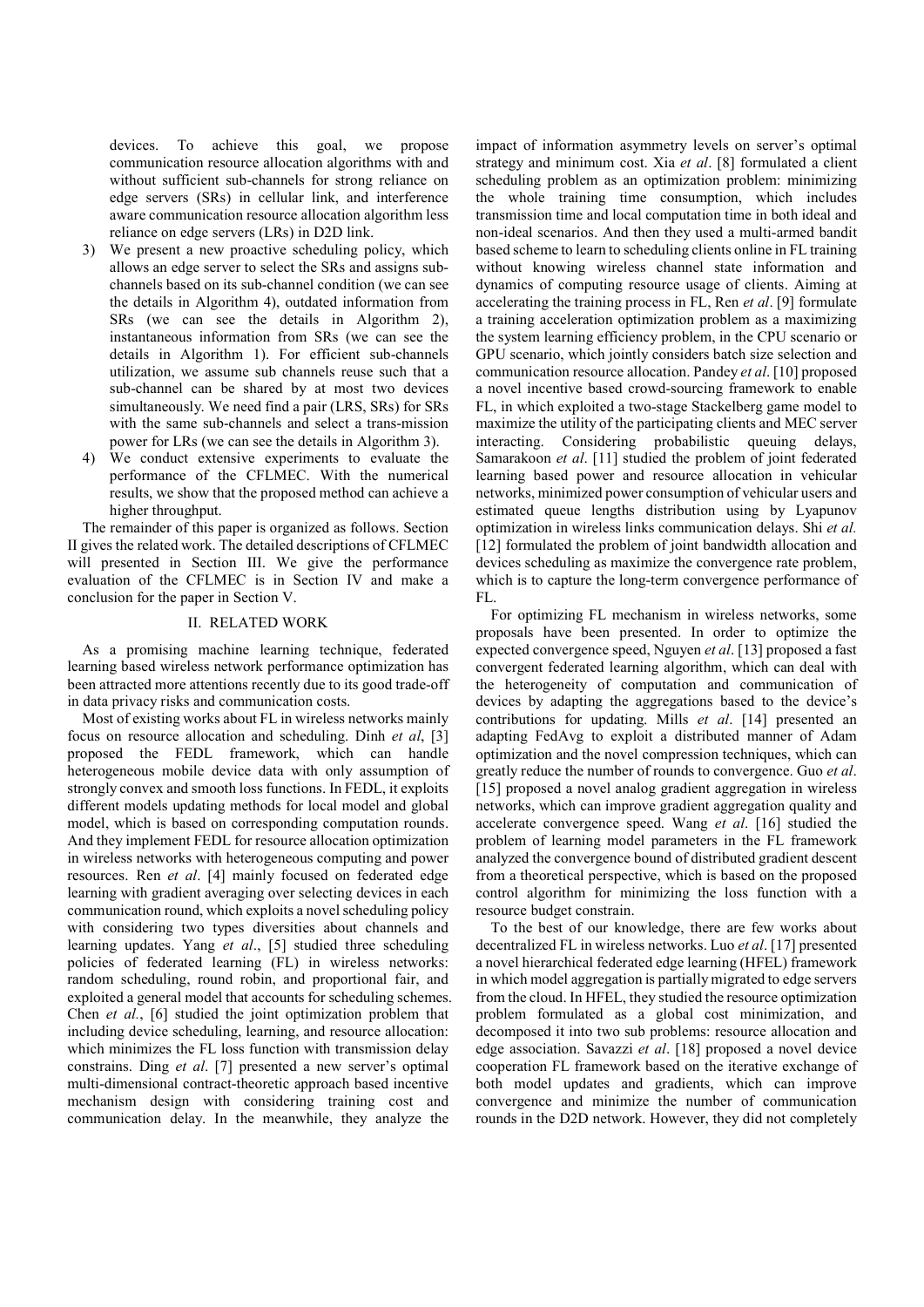transmit local models in a cooperative manner, e.g., they can only transmit local models to an edge server, or only transmit local models to a device without considering channel allocation.

All of the above-mentioned existing works of federated learning focused on designing learning algorithm to improve training performance or maximizing network performance, the cooperative federated learning issue among devices is still under-explored, which will cause a poor system performance for the FL based MEC system. Hence, how to design an efficient cooperative federated learning framework that device not only transmit local model to an edge server but also transmit local models to its near devices in a relay race manner, with considering resource allocation for MEC is a challenging issue. This paper aims to propose a solution to address this problem.

# III. MODEL FOR CFLMEC

In this section, we will describe the architecture model, mathematical model and communication model for the proposed cooperative federated learning, CFLMEC.

## 1. Cooperative federated learning architecture model

In this paper, we consider a cooperative federated leaning system with an edge server and multiple local devices, The set of local devices denoted as  $M = \{1, 2, 3, ..., M\}$ .



Fig. 1. Cooperative federated learning architecture.

In the proposed architecture, local devices are divided into two types: local devices with less reliance on edge server (LRs) and local devices with strong reliance on edge server (SRs). The set of LRs  $K \subseteq M = \{1,2,3..., K\}$  consists of all such local devices which can not be directly connect to edge server due to harvested energy limitations and a high transmission delay. The set  $H \subseteq M = \{1, 2, 3, \ldots, H\}$  of SRs consists of all such local devices which can be connected to edge server. Thus, cooperative federated learning requires LRs to send their local models to the near SRs, then the SRs must both aggregates the local models received from LRs and train its local model. Finally, the BS (edge server) aggregates models received from SRs and transmits it to the associated devices. For example, as shown in Fig.1, the device 5 and device 6 send local model to the device 3, the device 3 can be consider as SRs, the device 5 and device 6 can be considered as LRs, then device 3 trains its local model using gradient decent and aggregates local model from device 5 and device 6 while the edge server aggregates the models from device 3.

 Due to limited harvested energy and high transmission delay, a LRs can transmit local model to one of the SRs. To represent the local devices association, we introduce a binary indicator

variable  $x_{kh} \in \{0,1\}$ , where  $k \in K$  and  $h \in H$ , and define the device profile as  $x \in \{x_{kh} | k \in \mathcal{K}, h \in \mathcal{H}\}\.$ 

#### 2. Mathematical demonstration

In this subsection, we introduce the leaning process. As shown in Fig. 2, the LRs are allocated to an SRs, and the edge server collectively learns the global model with the help of the SRs.



Fig. 2. The cooperative federated learning weight update.

Each local device  $m$  collects a matrix  $X_m = \{x_{m1}, x_{m2}, \dots, x_{mL_m}\}\;$ , where  $L_m$  is the number of the samples collected by device  $m$ . The output data vector for training cooperative federated learning of local device  $m$  is  $Y_m = \{y_{m1}, y_{m2}, ..., y_{mL_m}\}\$ . Let  $W_m$  denote the parameters related to model that is trained by  $X_m$  and  $Y_m$ . We refer to the dataset of each device by  $D_m$ . Upon a specific assignment, each SRs can collect models from the near LRs and the edge server can only receive the models from the SRs. The aggregated dataset of each SRs is  $D_h^{aggregate} = |D_h + U x_{kh} D_k|$ , and the aggregated dataset of the edge server  $D_{\text{aggregate}}^{\text{edge server}} = |U D_{h}^{\text{aggregate}}|$ . The objective of the overall cooperative learning process is to converge to  $\vec{w}$  which solves the following problem:

$$
\arg\min_{w} F(w) = \frac{1}{N} \sum_{m=1}^{M} \sum_{n=1}^{L_m} f(w, x_{mn}, y_{mn})
$$
(1)

where 1 M  $N = \sum_{m=1}^{N} L_m$  is the total number of the dataset belonged to the devices. For the  $k$ -th local devices, the local parameters at time slot  $t$  are optimized as follow:

$$
w_k(t) = w_k(t-1) - \delta \nabla_k F_k(w_k)
$$
 (2)

Specially, in cooperative federated learning, the weights are synchronized across LRs belonging to the SRs. Hence, at time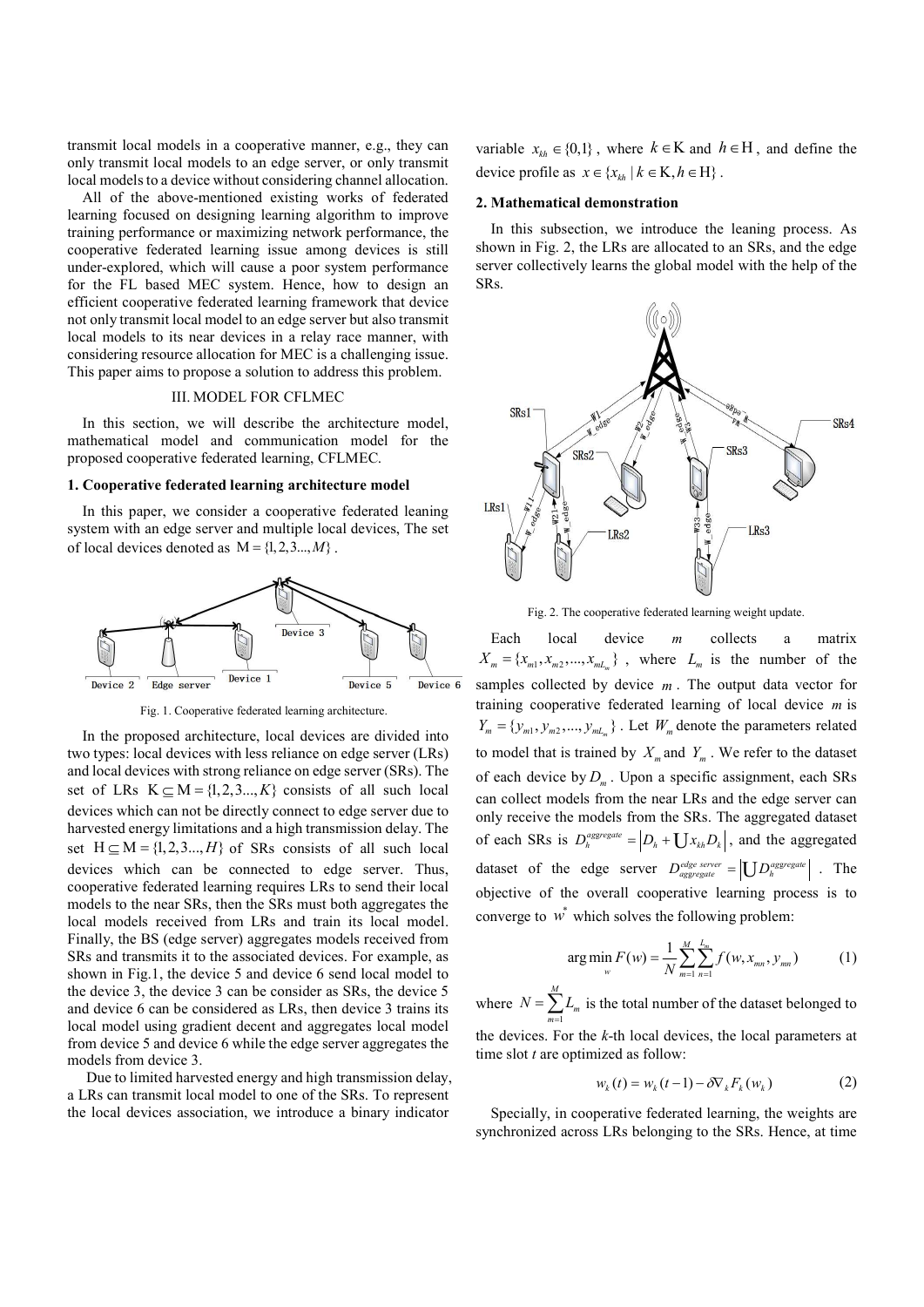slot  $t$ , the parameters of an SRs aggregation are:

$$
w_h^{aggregate}(t) = \sum_{k=1}^K \frac{x_{kh} D_k}{D_h^{aggregate}} w_k(t) + \frac{D_h}{D_h^{aggregate}} w_h(t)
$$
 (3)

Similarly, at edge server, at time slot  $t$ , the weights are averaged across all SRs in edge:

$$
W_{edge}(t) = \sum_{h=1}^{H} \frac{D_h^{aggregate}}{D_{aggregate}^{edge}} W_h^{aggregate}(t)
$$
 (4)

#### 3. Communication model

As shown in Fig.3, we introduce the links and local devices association in our network. Each device transmits its trained local model to its connected devices or the edge server via a shared wireless interface with  $N$  sub-channels. We introduce links in the network as follows:

Cellular link: an SRs can transmit its aggregate models to the edge server or directly transmit its local model to the edge server (there is no LRs belonging to this SRs).

D2D link: a LRs can establish a direct D2D link with the nearest SRs within the maximum distance.



Fig. 3. An illustration of the cooperative federated learning with resource allocation.

For efficiently using sub-channels, we assume channels reuse such that a sub-channel can be shared by at most two devices simultaneously. Therefore, the reuse of sub-channel is allowed only to a cellular and a D2D link, and are not among the D2D links. Let  $N = \{1, 2, ..., N\}$  denote N channels, and thus the available bandwidth  $B$  is divided into  $N$  orthogonal subchannels. In our case, a D2D link reuses the sub-channel of a cellular link, so we must consider the interference. And the SINR of cellular link can be expressed as:

$$
\gamma_{h}^{n} = \frac{p_{h_{\text{edge}}}^{n}h_{h_{\text{edge}}^{n}}^{n}}{N_{0} + \sum_{\substack{h=1\\h \neq h}}^{H} \sum_{k=1}^{K} x_{kh} p_{kh}^{n} h_{k_{\text{edge}}^{n}}^{n}}
$$
(5)

where  $p_{h_{\text{edge}}}^{n}$  is the transmission power from SRs to edge and  $h_{h_{\text{edge}}}^{n}$  denote the channel gain between SRs and edge server on sub-channel *n*. Let  $N_0$  denote the noise power and  $h_{k_{\text{edge}}}^{n}$  is the channel gain of interference link between LRs and the edge server.

 Therefore, the SINR of D2D link when it reuses sub-channel  $n$  can be expressed as:

interference link between LRs and the edge  
\nNR of D2D link when it reuses sub-channel  
\nas:  
\n
$$
\gamma_k^n = \frac{x_{kh}^n p_{kh}^n h_{kh}^n}{N_0 + \sum_{\substack{h=1 \ h \neq h}}^H p_{h\_server}^n h_{h\_h}^n}
$$
\n(6)  
\nthe of each device *m* on sub-channel *n* can  
\n
$$
r_m^n = \bar{B} \log_2 (1 + \gamma_m^n)
$$
\n(7)  
\ndwidth per sub-channels. The total data rate  
\nin be defined as:  
\n
$$
R_m = \sum_{h=1}^N r_m^n
$$
\n(8)

Then the data rate of each device  $m$  on sub-channel  $n$  can be expressed as:

$$
r_m^n = \bar{B} \log_2 \left( 1 + \gamma_m^n \right) \tag{7}
$$

where  $\overline{B}$  is the bandwidth per sub-channels. The total data rate of each device m can be defined as:

$$
R_m = \sum_{n=1}^{N} r_n^n \tag{8}
$$

 We further discuss the state of local devices. Let  $S(t) = {S_m(t)}$  collect the state of all local devices at time slot t, where  $S_m(t) = {A_m(t), R_m(t)}$  is the state of the device m.  $A_m(t)$  is the data size collected by device m at time slot t corresponding to the data size of parameter  $w_m(t)$ .  $R_m(t)$  is the instantaneous capacity of sub-channels at device m .

 Having all the local devices to report their state to the BS at each time slot may be not easy, so we divide the situation into two parts: one part is that there are enough sub-channels for the local devices, hence the local device can select best quality subchannels. We can assign one sub-channel to a local device based on maximum data rate. As there is only one sub-channel initially, maximum power is allocated to local device. We then can assign the remaining sub-channel to local device, so the local device can have more than one sub-channels. Another part is that we consider that the local devices can be in large scale network. So we meet the challenge where there are not enough sub-channels, which means that we cannot assign the subchannels to the local devices immediately. For example, the local device generates the data in time slot  $T_m(t_0)$  and local device cannot send the data to the edge server or its near devices immediately, since the number of devices can be dramatically smaller that the number of sub channels. In this scenario, the edge server can only schedule the devices based on outdated state of local devices. Let  $T_m(t)$  be the time that we assign the sub-channel to device  $m$  So each device maintains data from time  $T_m(t_0)$  to  $T_m(t)$  in data queue.

At time slot  $t$ , device  $m$  can be admitted to transmit the queue data to edge server or near SRs . The admission data  $a<sub>m</sub>(t)$  meets constrains s follow:

$$
\overline{a_m(t) - R_m(t)} \le 0
$$
  
0 \le a\_m(t) \le A\_m(t) (9)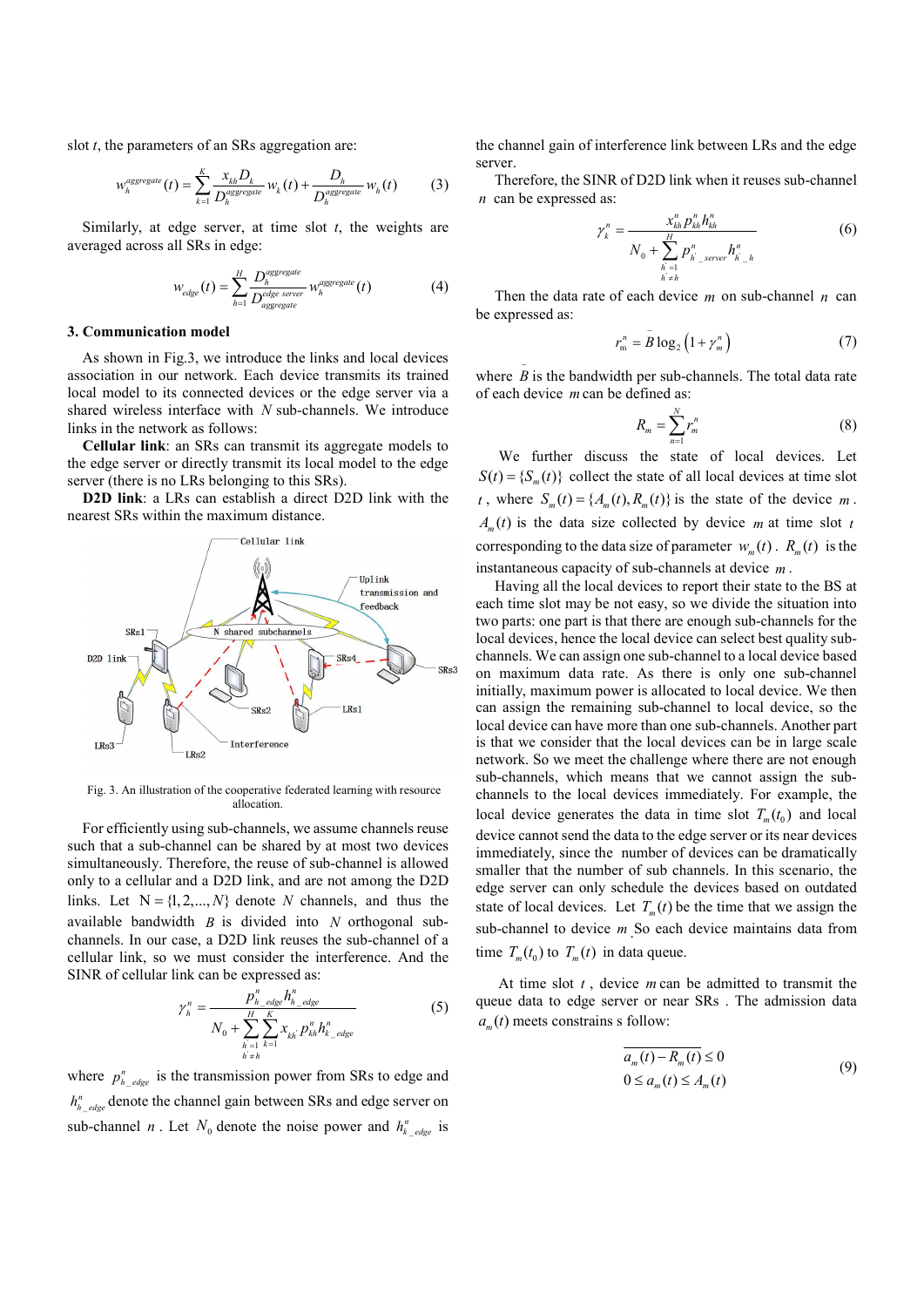1 0  $\overline{t(t)} = \lim_{h \to 0} \frac{1}{h} \sum_{k=1}^{T-1} E[x(t)]$  $\overline{x(t)} = \lim_{T \to \infty} \frac{1}{T} \sum_{t=0}^{T} E[x(t)]$ ÷,  $=\lim_{T\to\infty}\frac{1}{T}\sum_{t=0}E[x(t)]$  indices that average of a

process. The first constrain denotes admission data at device is more than the data rate of device. The second constrain denotes the admission data at device, in which there is no more than the arrived data at device during time slot  $t$ .

Let  $\rho(t) = {\rho_m^n(t)}$  denote the device schedule decision at time slot  $t \cdot \rho_m^n(t) = 1$  denotes the device m selects channel n at time slot t Otherwise  $\rho_m^n(t)=0$ 

#### IV. PROBLEM FORMULATION

In this work, we aim to maximize the admission data of devices which transmit their models to the edge server or the SRs. The purpose is to maximize the time-average network throughput of cooperative federated learning framework, which is based on QoS aware communication resource allocation with sufficient sub-channels, batch gradient descent and primal-dual predict learning without sufficient channels, and the optimal schedule with a learned online method.

Based on the system model in Section III, we formulate communication resource allocation scheme as follows:

$$
P1: \max_{Q(t)} \sum_{m=1}^{M} a_m(t)
$$
  
\ns.t.  $\overline{a_m(t) - R_m(t)} \le 0$  (10-1)  
\n $0 \le a_m(t) \le A_m(t)$  (10-2)  
\n $\sum_{k=1}^{K} \sum_{h=1}^{H} \rho_k^n(t) \rho_h^n(t) \le 2$  (10-3)  
\n $\sum_{h=1}^{H} x_{kh} = 1$  (10-4)  
\n $\sum_{h=1}^{H} \rho_h^n(t) \le 1$  (10-5) (10)  
\n $\sum_{k=1}^{K} \rho_k^n(t) \le 1$  (10-6)  
\n $\sum_{m=1}^{N} \rho_k^m(t) \ge 1$  (10-7)  
\n $\sum_{m=1}^{M} \sum_{n=1}^{N} P_m^m \le P_m^{\max}$  (10-8)

where  $Q(t) = {a_m(t), \rho_m(t)}$  denotes the data admission and schedule from all device across all sub-channels at time slot t.

Here, the objective function aims to maximize the data admission of network. The constrain in (10-1) implies that the admission data must not exceed the maximum data rate on subchannel. Whereas (10-2) shows admission data is between zero and collected data at device at time slot. In (10-3) , the subchannel can be shared by at most two links and only a cellular and a D2D link are allowed to reuse the sub-channel  $n$ . The constrain in (10-4) shows that a LRs can only connect to a SRs. The constraints in (10-5) and (10-6) present the sub-channel condition, where (10-5) implies that a sub-channel can shared

where  $\overline{x(t)} = \lim_{t \to \infty} \frac{1}{T} \sum_{t=0}^{T-1} E[x(t)]$  indices that average of a<br>process. The first constraind enotes admission data at device is<br>more than the data rate of device. The second constrain denotes<br>the admission dat by one cellular link and no more than one cellular link, such as two cellular links is not allowed in a sub-channel, and (10-6) implies that a sub-channel can shared by one D2D link and no more than one D2D link, such as two D2D links are not allowed in a sub-channel. The (10-7) implies that a SRs can occupy more than one sub-channels. The (10-8) implies that a local device the transmission power cannot exceed the maximum transmission power of local device.

> We discuss the situation with two parts. One part is that communication resource allocation with sufficient subchannels. Another part is the communication resource allocation without sufficient sub-channels in large scale federated learning.

Theorem 1: The objection function in P1 is strong convex.

**Proof.** Let P1: max  $\sum_{m=1}^{M} a_m(t) = \lim_{m \to \infty} \frac{1}{m} \sum_{m=1}^{T-1}$  $\frac{1}{1}$   $\rightarrow \infty$   $\frac{1}{1}$   $\frac{1}{1}$   $\frac{1}{1}$   $\frac{1}{1}$ P1: max  $\overline{\sum_{m=0}^{M} a_m(t)} = \lim_{m \to \infty} \frac{1}{m} \sum_{m=0}^{T-1} \sum_{m=0}^{M} a_m(t)$  d  $\max_{Q} \sum_{m=1}^{N} a_m(t) = \lim_{T \to \infty} \frac{1}{T} \sum_{t=0}^{T} \sum_{m=1}^{N} a_m(t)$  $\equiv$  $\sum_{m=1}^{M} a_m(t) = \lim_{T \to \infty} \frac{1}{T} \sum_{t=0}^{T-1} \sum_{m=1}^{M} a_m(t)$  denote the

time average objective. The Hessian Matrix of P1 is positive

and 
$$
\frac{\partial \sum_{m=1}^{M} a_m(t)}{\partial \tau_{m_1}(t_1) \tau_{m_2}(t_2)} = 0
$$
, if  $m_1 \neq m_2$  or  $t_1 \neq t_2$ . Therefore, the

convexity of the objective function is confirmed.

This completes the proof.

Theorem 2: Given an edge server and a set of SRs and LRs, we can have the divergence,  $w_h^{aggregate}(t)$ , which is equal to the weights reached by using centralized gradient decent on the hth aggregated at time slot  $t$  :

$$
w_h^{aggregate}(t) = w_h^{aggregate}(t-1) - \delta\nabla F(w_h^{aggregate}(t-1))
$$

Proof. From equitation (3), we can have

$$
w_h^{aggregate}(t) = \sum_{k=1}^{K} \frac{x_{kh} D_k}{D_h^{aggregate}} w_k(t) + \frac{D_h}{D_h^{aggregate}} w_h(t)
$$
  
\n
$$
= \sum_{k=1}^{K} \frac{x_{kh} D_k}{D_h^{aggregate}} (w_k(t-1) - \delta \nabla F(w_k(t-1))
$$
  
\n
$$
+ \frac{D_h}{D_h^{aggregate}} (w_h(t-1) - \delta \nabla F(w_h(t-1))
$$
  
\n
$$
= \sum_{k=1}^{K} \frac{x_{kh} D_k}{D_h^{aggregate}} w_k(t-1) + \frac{D_h}{D_h^{aggregate}} w_h(t-1)
$$
  
\n
$$
- \left( \sum_{k=1}^{K} \frac{x_{kh} D_k}{D_h^{aggregate}} \delta \nabla F(w_k(t-1)) + \frac{D_h}{D_h^{aggregate}} \delta \nabla F(w_h(t-1)) \right)
$$
  
\n(11)

Since

$$
\sum_{k=1}^{K}\frac{x_{kh}D_k}{D_h^{aggegate}} w_k(t-1) + \frac{D_h}{D_h^{aggegate}} w_h(t-1) = w_h^{aggegate}(t-1) (12)
$$

and

$$
\nabla F(w_h^{aggregate}(t-1)) = \sum_{k=1}^{K} \frac{x_{kh} D_k}{D_h^{aggregate}} \nabla F(w_k(t-1)) + \frac{D_h}{D_h^{aggregate}} \delta \nabla F(w_h(t-1))
$$
\n(13)

Submitting  $(13)$  and  $(12)$  into  $(11)$ , we can have:

$$
w_h^{aggregate}(t) = w_h^{aggregate}(t-1) - \delta \nabla F(w_h^{aggregate}(t-1))
$$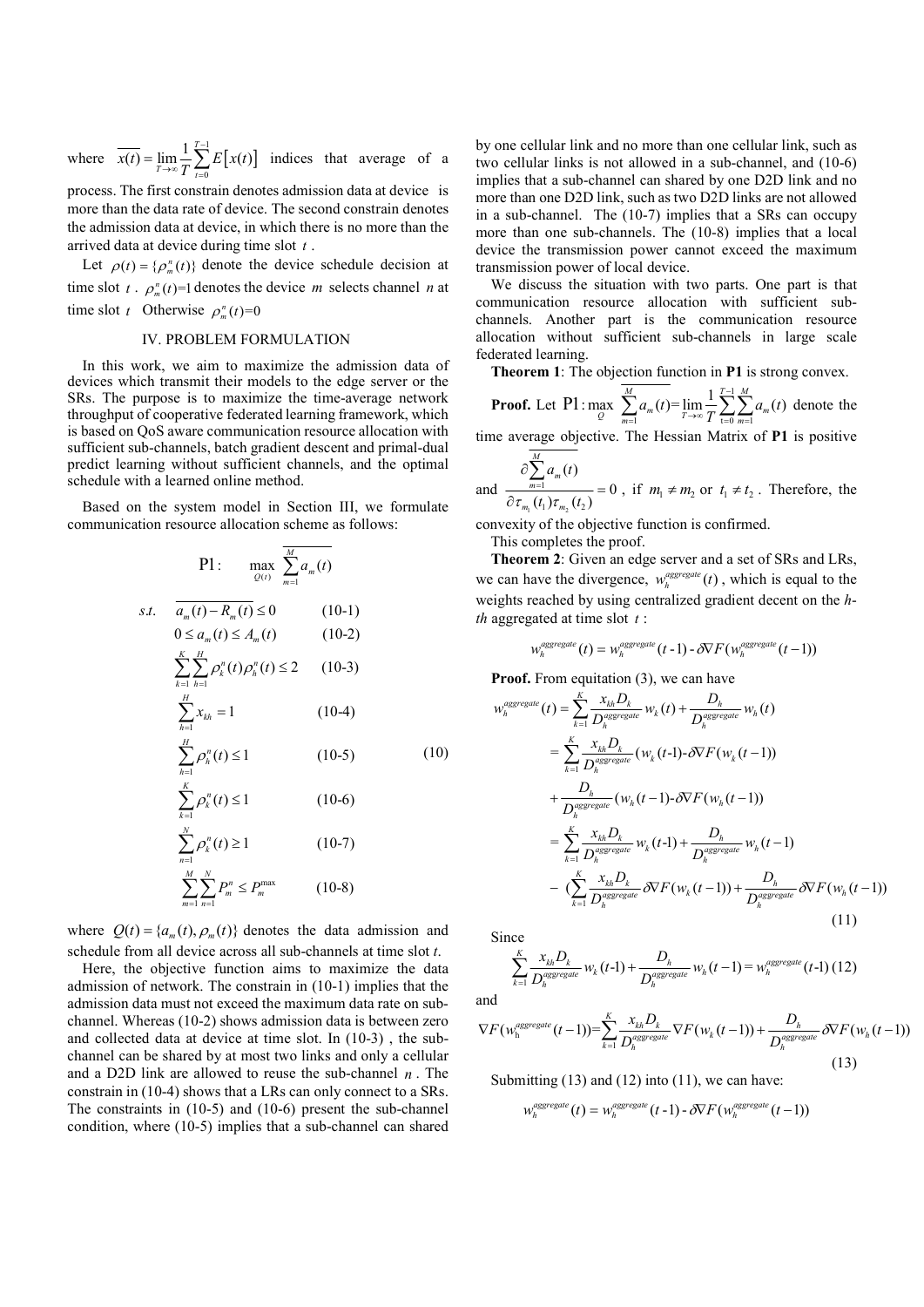This completes the proof.

#### 1. Communication resource allocation with sufficient subchannels for SRs in cellular link.

 In the considered D2D assisted cooperative federated learning in cellular network. After assigning the sub-channels to local devices based on the maximum data rate, we can assign the remaining sub-channel to device whose QoS is met the smallest value, we can select best sub-channel for the weakest cellular link. We perform communication resource allocation in Algorithm 1, which can improve the data admission in cellular link for SRs.

 In Algorithm 1, we first consider that a sub-channel should be assigned to an SRs based on the maximum data rate such that

$$
(h^*, n^*) = \underset{h \in \mathcal{H}_c, n \in N}{\arg \max} \left( \frac{r_h^n(t)}{\sum_{h=1}^H r_h^n(t) / |H_c|} \right).
$$
 Due to the fact that we have

the sufficient sub-channels, we can make some supplement to some SRs that are allowed slow admission data until that subchannels are fully utilized. For that reason, that we assign one sub-channels to a SRs at first, maximum power is allowed to the SRs. We then assign the remaining the sub-channels to the

SRs according to the 
$$
h' = \underset{h \in H_c}{\arg \min} \left( \frac{a_h(t)}{\sum_{h=1}^H a_h(t) / |H_c|} \right)
$$
. We assign

more than one channel to the weakest cellular link and improve the size of admission data.

Algorithm 1:QoS aware communication resource allocation for SRs in cellular link with sufficient sub-channels

Input: N', Q, K', H', M' = K' \cup H', 
$$
h_{h\_edge}^n
$$
  
\nOutput:  $\rho, a, P$   
\n1: Initialize H = H',  $num_h^{sub\_channel} = 0, R_h = 0, N = N', H_c = H'$   
\n2: while H  $\neq \emptyset$  do

3: Find 
$$
(h^*, n^*)
$$
 = arg max $(\frac{r_h^n(t)}{\sum_{h=1}^H r_h^n(t) / |H_c|})$   
\n4: Set  $\rho_h^n(t)$ =1 and update  $num_h^{sub\_channel}$  =  $num_h^{sub\_channel} + 1$   
\n5. Set  $n^n$   $(t) = n^{max}$  and  $g_n(t) = n^n(t)$ 

\n- 5: Set 
$$
p_{h\_edge}^n(t) = p_{h\_edge}^{\max}
$$
 and  $a_h(t) = r_h^n(t)$
\n- 6: Update  $H = H - \{h^*\}$
\n- 7: Update  $N = N - \{n^*\}$
\n- 8: end while
\n

9: while 
$$
N \neq \emptyset
$$

**10:** Find 
$$
h' = \arg \min_{h \in H_c} \left( \frac{a_h(t)}{\sum_{h=1}^H a_h(t) / |H_c|} \right)
$$

**11:** Find  $n^* = \arg \max_{n \in N} (r_{\hat{n}}^n(t))$ 

**12:** Set 
$$
\rho_k^n(t)
$$
=1 and update  $num_k^{sub\_channel}$ = $num_k^{sub\_channel}$ +1

**13:** Update power allocation  $p_{\substack{l \ \text{order}}}^n(t) = p_{\substack{l \ \text{edge}}}^{\max}/num_{\substack{l \ \text{order}}}^{\text{sub}-\text{circle}}$  $p_{\overrightarrow{h}_{\_edge}\_edge}^n(t)=p_{\overrightarrow{h}_{\_edge}\_edge}^{\max}$  /  $num_{\overrightarrow{h}}^{sub\_channel}$ 

14: Update  $a_{i} (t) = a_{i} (t) + r_{i}^{n} (t)$ 15: Update  $N = N - \{n^*\}$ 16: end while

 Then, we discuss the complexity of the Algorithm 1. In the first, there are  $H$  iterations for initial sub-channel to the SRs. The search for an optimal pair is  $O(HN)$ , thus the complexity of initial sub-channel assignment is  $O(H^2 N)$ . For the remaining sub-channels allocation, the complexity is  $O(H(N-H)^2)$ . So the whole complexity of **Algorithm 1** is  $O(H^2N)+O(H(N-H)^2)$ .

# 2. Communication resource allocation without sufficient sub-channels for SRs in cellular link.

 In this case, we consider that there are not enough subchannels for SRs, so the problem is challenging with the following features:

 The edge server can collect information of SRs delay by  $T_h(t) - T_h(t_0) + 1$  time slots where  $T_h(t_0)$  is the time that device will begin to generate data and  $T_h(t)$  be the time that we assign the sub-channel to device. The edge server makes the scheduling decision in the absence of the devices state. To address the challenge, we develop batch gradient descent and primal-dual predict learning without sufficient channels. The objective can be transformed as:

P2 
$$
\min_{Q(t)} \frac{1}{\sum_{h=1}^{H} a_h(t)}
$$

So the Lagrangian of P2 can be reformulated by:

$$
L(Q(t), S(t), \lambda(t)) = -\sum_{h=1}^{H} a_h(t) + \sum_{h=1}^{H} \lambda_h [a_h(t) - \sum_{n=1}^{N} \rho_h^n(t) r_h^n(t)]
$$
\n(14)

Given the convex object and constraints, P2 can be reformulated by primal-dual predict learning to its dual problem:

$$
\min L(Q(t), S(t), \lambda(t)) = \max G(\lambda(t))
$$
\n(15)

The duality gap can be diminished by finding the optimal multipliers to maximize the dual lagrangian. Next, we need to find the optimal primal variables  $\min_{\theta(t)} L(Q(t), S(t), \lambda(t))$  and

dual multipliers max  $_{\lambda(t)}$  (min<sub>O(t)</sub>  $L(Q(t), S(t), \lambda(t)))$ 

Batch gradient decent: The edge server can update multipliers for the scheduled device according to:

$$
\lambda_h(t+1) = [\lambda_h(t) + \varepsilon \left( \sum_{t=T_h(t_0)}^{T_h(t)} a_h(t) - \sum_{n=1}^N \rho_h^n(T_h(t)) r_h^n(T_h(t)) \right)]^+(16)
$$

Here, the above equation can be regarded as batch gradient decent with outdated information of SRs. By using the multipliers, we can get the optimal primal variables. The update can be given by:

$$
Q^*(t) = \arg\min_{Q(t)} L(Q(t), S(t), \lambda(t))
$$
 (17)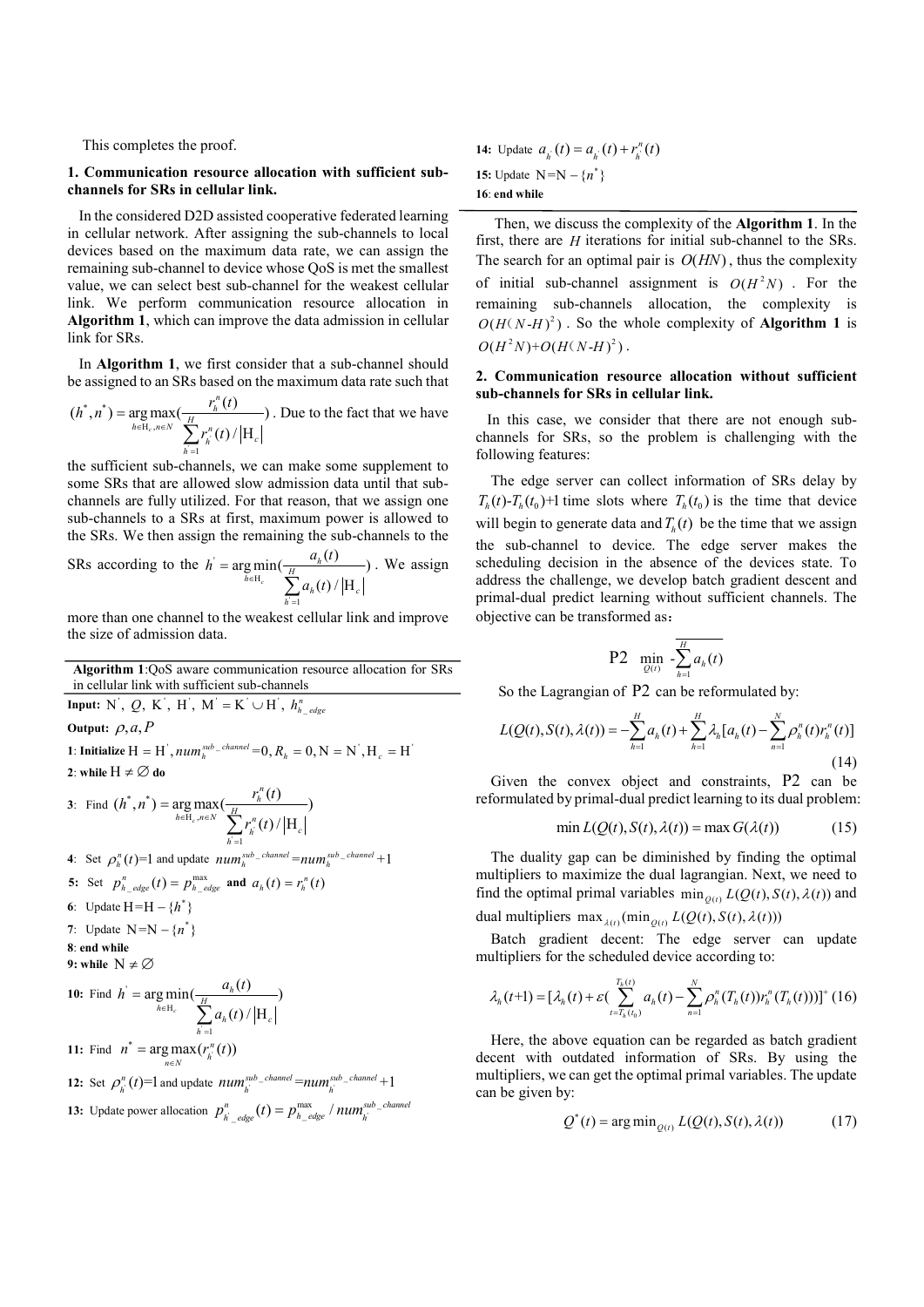Algorithm 2: QoS aware communication resource allocation for SRs in cellular link without sufficient sub-channels

**Input:**  $N^{\dagger}$ ,  $Q$ ,  $K^{\dagger}$ ,  $H^{\dagger}$ ,  $M^{\dagger} = K^{\dagger} \cup H^{\dagger}$ ,  $h_{h_{\perp}$  *edge* 

Output:  $\rho$ ,  $a$ , P

1: Initialize  $H = H^{\dagger}, \lambda(t) = 0, N = N^{\dagger}$ 2: At  $T_h(t_0)$ , calculate t  $a_h(t)$  using by primal-dual predict learning. **3**: At  $T_h(t)$ , edge server receives the state from device 4: Update multipliers  $\lambda(t+1)$  according to (16). 5: If  $\rho_h^n(t)=1$ 6: Calculate  $\rho_h^n(t)$  at edge server. 7 Set  $p_{h_{\text{edge}}}^{n}(t) = p_{h_{\text{edge}}}^{\text{max}}$ 8: Update devices state  $S(t)$ 

Then, we discuss the complexity of the Algorithm 2. Each SRs hold its multiplier  $\lambda_h(t)$ , and optimize its admission data  $a<sub>h</sub>(t)$ , the complexity of SRs is  $O(1)$ . The edge server calculate the  $\lambda_h(t+1)$ , and update  $\lambda_h(t+1)$  according to the batch gradient decent .The edge server assign the sub-channels to SRs and calculate  $\rho_h^n(t)$ . Hence, the complexity of edge server is  $O(N^2H)$ .

Theorem 3: Given the multipliers for the scheduled device  $\lambda_h(t)$ , the  $Q(t)$  can be given by:

$$
a_{h}(t) = \begin{cases} 0, & \text{if } \alpha - \alpha \lambda_{h}(t) + a_{h}(t-1) \le 0 \\ A_{h}(t), & \text{if } \alpha - \alpha \lambda_{h}(t) + a_{h}(t-1) \ge A_{h}(t) \\ \alpha - \alpha \lambda_{h}(t) + a_{h}(t-1), \text{otherwise} \end{cases}
$$

$$
\rho_{h}^{n}(t) = \begin{cases} 1, & \text{if } \alpha = h^{\prime} \\ 0, & \text{if } \alpha \ne h^{\prime} \end{cases} \text{ and}
$$

$$
\operatorname{argmin}_{h} \sum_{h=1}^{H} \frac{(\rho_{h}^{n})^{2}}{2\alpha} + (-\lambda_{h}^{(t)})r_{h}^{n}(t-1) - \frac{\rho_{h}^{n}(t-1)}{\alpha})\rho_{h}^{n} \quad \forall n \in N
$$

Proof: To get the optimal primal variables, we need to find the point which has the minimum distance with the  $Q(t-1) - \alpha \nabla L_0(Q(t-1), \lambda(t), S(t-1))$ , thus the distance problem can be reformulated as given by:

$$
Q(t) = \arg\min \nabla L_Q(Q(t-1), \lambda(t), S(t-1))(Q - Q(t-1)) + \frac{\|Q - Q(t-1)\|^2}{2\alpha} \tag{18}
$$

The above equation can be transformed as:

$$
\rho(t) = \arg\min \nabla L_{\rho}(Q(t-1), \lambda(t), S(t-1))(Q - Q(t-1))
$$
  
+ 
$$
\frac{\|\rho - \rho(t-1)\|^2}{2\alpha}
$$
  

$$
a(t) = \arg\min \nabla L_{a}(Q(t-1), \lambda(t), S(t-1))(Q - Q(t-1))
$$
  
+ 
$$
\frac{\|a - a(t-1)\|^2}{2\alpha}
$$
 (19)

Optimal admission data: The SRs can solve the following problem for the admission data:  $\overline{2}$ 

$$
\left\{\nabla L_a(Q(t-1),\lambda(t),S(t-1))(Q-Q(t-1)) + \frac{\|a-a(t-1)\|^2}{2\alpha}\right\}
$$
\n
$$
= \sum_{h=1}^H \left[\frac{a_h^2}{2\alpha} + (-1+\lambda_h(t) - \frac{a_h(t-1)}{\alpha})a_h\right]
$$
\n
$$
+ \sum_{h=1}^H \left[\frac{a_h^2(t-1)}{2\alpha} + (1-\lambda_h(t))a_h(t-1)\right]
$$
\n(20)

$$
\begin{cases}\n\nabla L_{\rho} (Q(t-1), \lambda(t), S(t-1))(Q - Q(t-1)) \\
+\frac{\left\|\rho - \rho(t-1)\right\|^{2}}{2\alpha} \\
=\sum_{h=1}^{H} \sum_{n=1}^{N} \left[\frac{(\rho_{h}^{n})^{2}}{2\alpha} + (-\lambda_{h}(t) r_{h}^{n}(t-1) - \frac{\rho_{h}^{n}(t-1)}{\alpha})\rho_{h}^{n}\right] (21) \\
+\sum_{h=1}^{H} \sum_{n=1}^{N} \left[ (\lambda_{h}(t) r_{h}^{n}(t-1))\rho_{h}^{n}(t-1)\right] + \sum_{h=1}^{H} \sum_{n=1}^{N} \left[\frac{(\rho_{h}^{n}(t-1))^{2}}{2\alpha}\right]\n\end{cases}
$$

The above equations refer to the variables  $a_h(t)$  and  $\rho_h^n(t)$ The above equations can be suppressed as:

$$
\begin{cases}\n\varpi(a) = \sum_{h=1}^{H} \left[ \frac{a_h^2}{2\alpha} + (-1 + \lambda_h(t) - \frac{a_h(t-1)}{\alpha}) a_h \right] \\
\eta(\rho) = \sum_{h=1}^{H} \sum_{n=1}^{N} \left[ \frac{(\rho_h^n)^2}{2\alpha} + (-\lambda_h(t) r_h^n(t-1) - \frac{\rho_h^n(t-1)}{\alpha}) \rho_h^n \right]\n\end{cases}
$$
\n(22)

The objective  $\varpi(a)$  can get the optimal admission data:

$$
\min \,\varpi(a) \quad \text{s.t } 0 \le a(t) \le A(t) \tag{23}
$$

Then, we can get the optimal admission data:

$$
a_h(t) = \begin{cases} 0, & \text{if } \alpha - \alpha \lambda_h(t) + a_h(t-1) \le 0 \\ A_h(t), & \text{if } \alpha - \alpha \lambda_h(t) + a_h(t-1) \ge A_h(t) \\ \alpha - \alpha \lambda_h(t) + a_h(t-1), \text{otherwise} \end{cases}
$$
 (24)

The objective  $\eta(\rho)$  can get the sub-channel selection :

$$
\min \eta(\rho) \quad \text{s.t } \rho \in \{0,1\} \tag{25}
$$

The objective  $\eta(\rho)$  can be decoupled between different subchannels.

$$
\underset{h}{\text{argmin}} \sum_{h=1}^{H} \frac{(\rho_h^n)^2}{2\alpha} + (-\lambda_h(t)r_h^n(t-1) - \frac{\rho_h^n(t-1)}{\alpha})\rho_h^n \quad \forall n \in N
$$

$$
\rho_h^n(t) = \begin{cases} 1 & h = h \\ 0 & h \neq h \end{cases}
$$

This completes the proof.

**Theorem 4:** We can conclude that  $\lambda_h(t) \leq \lambda_h^{\max}$ , where

 $\lambda_{\lambda}^{\max} = (\varepsilon + \frac{1}{\alpha})A_{\lambda}^{\max} + 1$ .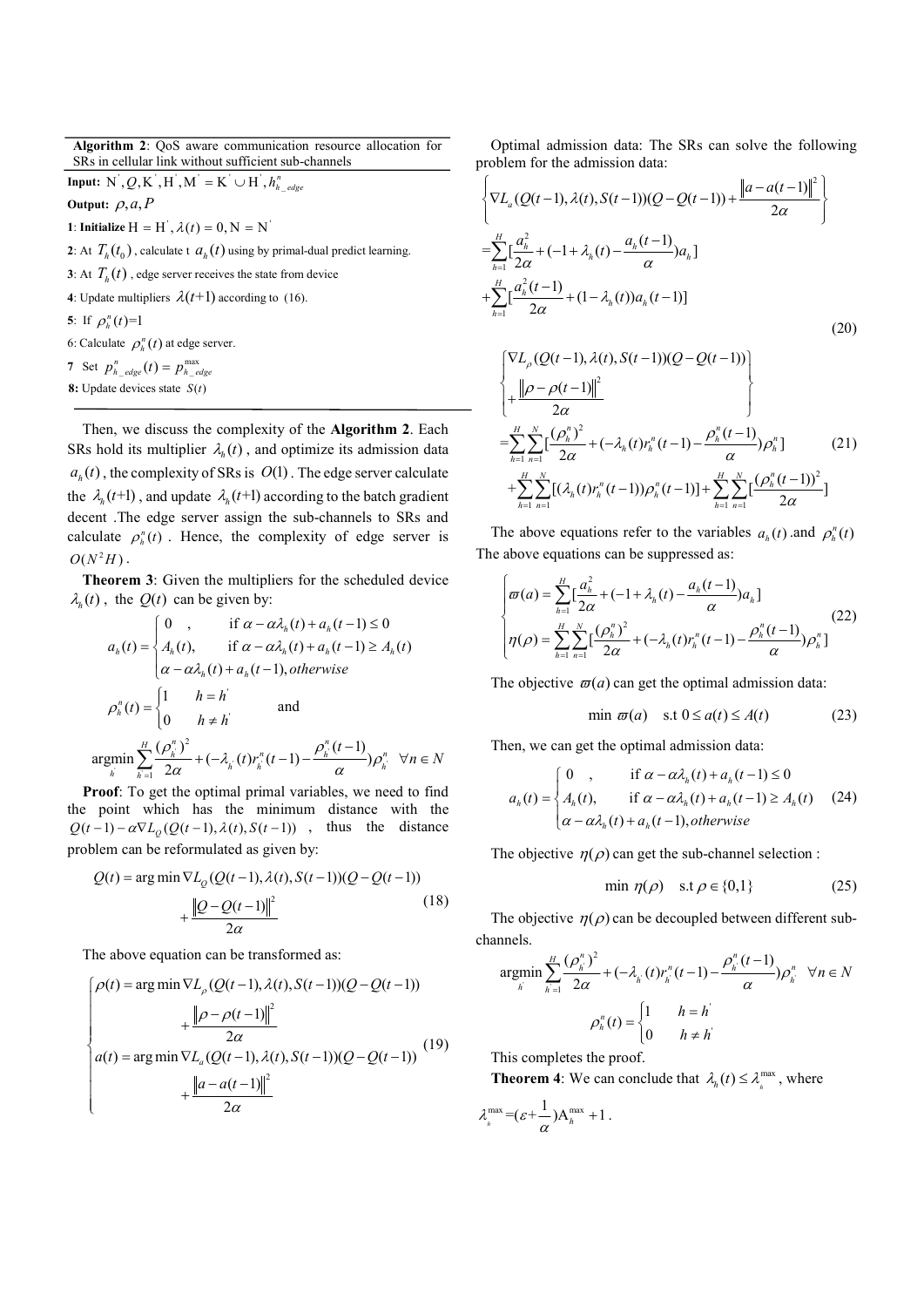**Proof:** if  $-1 + \lambda_h(t) - \frac{a_h(t-1)}{\alpha} \ge 0$ ,  $-1 + \lambda_h(t) - \frac{a_h(t-1)}{2} \ge 0$ , we can conclude that  $\alpha$ - $\alpha \lambda_h(t)$  +  $a_h(t-1) \le 0$ , hence, we have  $a_h(t) = 0$  according to (24), and  $\lambda_h(t+1) \leq \lambda_h(t)$  according to (16). Hence,  $\lambda_h(t) \leq \lambda_h^{\max}$ . If  $-1 + \lambda_h(t) - \frac{A_h^{\max}}{a} \leq 0$  and  $-1 + \lambda_h(t) - \frac{A_h^{\max}}{\alpha} \le 0$  and  $a_h(t) \le A_h^{\max}$ , we can  $\lambda_h(t+1) \leq \lambda_h(t) + \varepsilon A_h^{\max} \leq 1 + \frac{A_h^{\max}}{\alpha} + \varepsilon A_h^{\max}$  $= 1 + (\frac{1}{\alpha} + \varepsilon) A_h^{max}$ .

obtain

This completes the proof.

 $=$ 

3. Communication resource allocation for LRs in D2D link. In initially, some SRs do not need to aggregate the model from LRs, because there are no LRs that belongs to SRs. These SRs can directly transmit its local model to edge server. At the same time, LRs need to share local model to the near SRs (these SRs cannot directly transmit its local model to edge server) in order to aggregate data.

max

h  $\lambda_i^1$ 

To avoid degradation of weak cellular links of SRs, we should guarantee the admission data of SRs. We first range the SRs based on admission data. We then find a pair (LRS, SRs) for SRs with the same sub-channels and select a transmission power for LRs. In this paper we focus on the maximum transmission power for SRs, as shown in Algorithm 3, which is obviously to obtain its complexity with  $O(K(H - 1))$ .

Algorithm 3: Interference aware communication resource allocation for LRs in D2D link

Input: ' ' ' ' ' ' \_ , , , , , <sup>n</sup> Q hk edge

Output:  $\rho, a, h$ 

1: Initialize  $H = H^{\prime}, N = N^{\prime}, K = K^{\prime}$ 

2: Range SRs that are in  $H$  with a descending order of admission data 3: For  $k = 1$  to  $K$ 

4: Find a pair 
$$
(h', h)
$$
 with minimum  $h_{h', h}^n$  where  $x_{kh} = 1$ 

5: Assign 
$$
\rho_k^n(t) = 1
$$
 and  $\rho_h^n(t) = 1$ 

$$
\gamma_k^n (N_0 + \sum_{h=1}^H p_{h\_server}^n h_{h-h}^n)
$$
  
6: Set  $(P_{kh}^n)_1 = \frac{h_{kh}}{x_{kh}^n h_{kh}^n}$ 

7: Set 
$$
(P_{kh}^{n})_2 = \frac{p_{h\_edge}^{n}h_{h\_edge}^{n}-\gamma_{h}^{n}N_0}{\gamma_{h}^{n}h_{k\_edge}^{n}}
$$

8: Update  $P_{kh}^{n}(t) = \min\{ (P_{kh}^{n})_1, (P_{kh}^{n})_2 \}$ 9: if  $P_{kh}^n(t) > P_{h_{\text{edge}}}^n$ , return.

**10: else** 
$$
\gamma_k^n = \frac{x_{kh}^n p_{kh}^n h_{kh}^n}{N_0 + \sum_{\substack{h=1 \ h \neq h}}^H p_{h_{-\text{server}}}^n h_{h_{-h}}^n}
$$

11: Set  $a_k(t) = r_k^n(t)$ 

|               | 12: $K = K - \{k\}$ |
|---------------|---------------------|
|               | 13: H=H – $\{h\}$   |
|               | 14: N=N $-\{n\}$    |
| $15:$ end for |                     |

Hence, the communication resource allocation for local devices is describe as following Algorithm 4.

| Algorithm 4: Communication resource allocation for local devices                                                                    |
|-------------------------------------------------------------------------------------------------------------------------------------|
| <b>Input:</b> N', Q, K', H', M' = K' $\cup$ H', $h_k^n$ edge, $h_k^n$ edge                                                          |
| Output: $\rho$ , $a$ , $P$                                                                                                          |
| 1: Initialize $H = H^{\dagger}, N = N^{\dagger}, K = K^{\dagger}, \quad \text{num}_{h}^{\text{sub\_channel}} = 0, R_{h} = 0, D_{h}$ |
| 2: Determine local devices association $X$                                                                                          |
| 3: for $k = 1$ to K                                                                                                                 |
| 4: for $h = 1$ to H                                                                                                                 |

5: if k is inside range  $D_h$  then

- 6:  $x_{ik} = 1$
- $7.$  end if
- 8: end for
- 9: end for
- 10: Based on number of sub-channels, we determine the communication resources for SRs in cellular link.
- 11: if  $N > H$  the number of sub-channels is larger than the number of SRs then<br> $12.$
- Executing Algorithm 1
- 13: else

14: Executing Algorithm 2 15: end if

16: Allocate communication resources to LRs using Algorithm 3

# IV.PERFORMANCE EVALUATION

In this part, we evaluate the performance of the proposed CFLMEC framework. We establish the following parameters: we consider a network topology of 300 m  $\times$  300 m, which consists of one edge server, multiple are local device are randomly distributed. The maximum transmission power of mobile user set to 100 mW. The Rayleigh fading model is adopted for small scale fading. The bandwidth of edge server is 10 MHz. We set the network coverage radius of SRs as 50m. The channel gain is modeled as independent Rayleigh fading channel which incorporates the path loss and shadowing effects. The average channel capacity of the devices follows a uniform distribution within [0, 125] Kbps.

The number of sub-channels is 10, the data arrivals at device within a time slot is [0,40] Kbits. The numerical of baseline is offline optimum. Fig. 4 clearly reveals the change of network throughput with the different parameters  $\varepsilon$ =0.001,  $\varepsilon$ =0.005, and  $\varepsilon$ =0.00025 respectively. From this figure,  $\varepsilon$ =0.00025 is ranked in the first,  $\varepsilon$ =0.005 was far behind  $\varepsilon$ =0.00025, while the figure for 0.001 was the smallest compared with other parameters. We can see that the network throughput of the proposed approach increases with the growing number of devices.

Fig. 5 shows that the Lagrange multipliers of the Algorithm 2. It first increases under all different parameters ε, and then stabilizes at the same value over time. As the step size learning rate decreases from 0.002 to 0.0005, Algorithm 2 requires increasingly long convergence times to stabilize the system.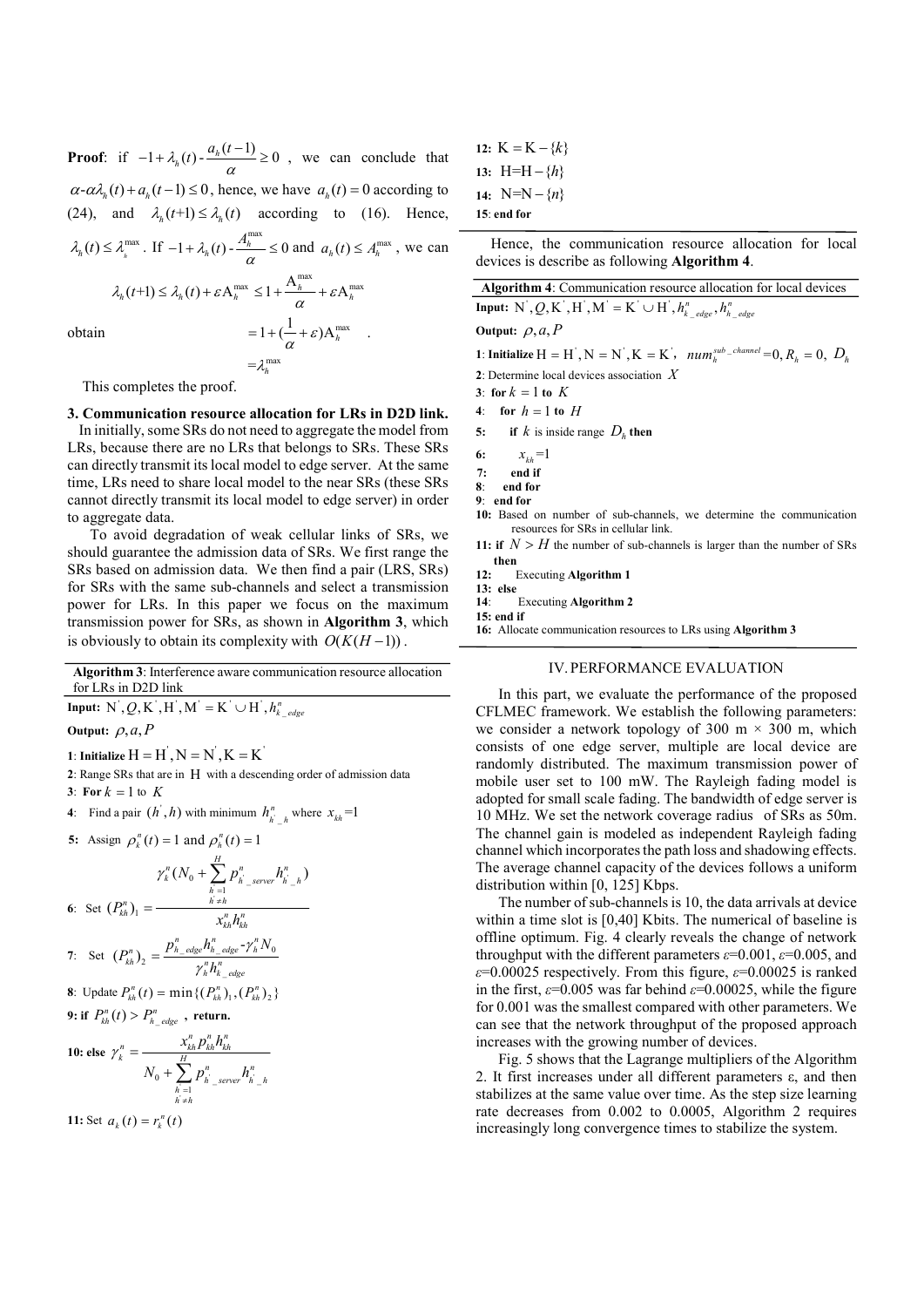

Fig. 4. Number of devices vs. throughput.



Fig. 5. Time slot vs. value of Lagrange multipliers.



Fig. 6. Number of devices vs. run time.



Fig. 7. Number of devices vs. throughput.



Fig.8. number of sub-channel vs. throughput.

Fig. 6. shows the runtime for different numbers of devices among different numbers of sub-channels. The learning rate is  $\varepsilon$ =0.00025. We can see that the runtime of the Algorithm 2 increases proportionally with the number of devices.

From the Fig.7, we can see that when the number of the devices increases from 4 to 28, the network throughput of three approaches increases, the values are from 87 Kbps to 512.322 Kbps for Algorithm 1+Algorithm 3, from 39.31 to 274.3 for Random, and from 73 Kbps to 407.382 Kbps for Max-SNR. Algorithm 1+Algorithm 3 has a highest network throughput.

Fig. 8 plots the effect of the network throughput on different sub-channels, the number of devices is 30 and shows that it gradually increases with increasing in number of the subchannels for Algorithm 4. This can be explained that the number of sub-channels is smaller than the number of SRs, we run the Algorithm 2 and Algorithm 3. With the increase number of the sub-channels, the number of sub-channels is larger than the number of SRs, we run the Algorithm 1 and Algorithm 3. we can make good use of communication resources under different sub-channels.